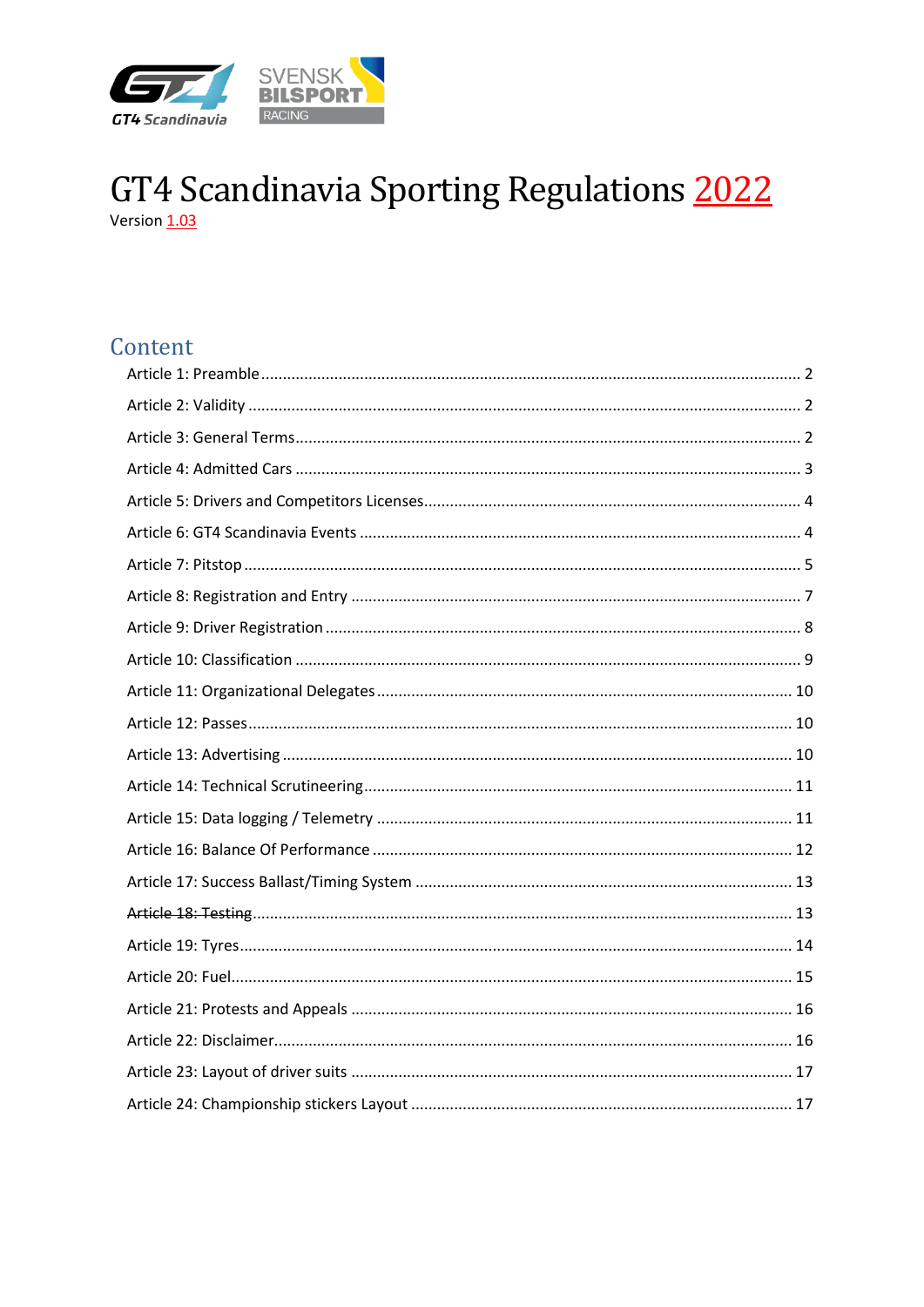

# <span id="page-1-0"></span>Article 1: Preamble

GT4 Scandinavia is a racing series for GT4 Grand Tourisme cars. The organizer Björkman Engineering and SRO, hereafter termed "Organization", calls for entries to the 2022 GT4 Scandinavia. The series shall consist of 10 Races (as of now) in 5 events. These GT4 Scandinavia regulations are approved by Racing Commission, Swedish Automobile Sports Federation (SBF). They shall enter into force on 1 March 2022 and shall remain in force until the publication of the approved 2023 GT4 Scandinavia Sporting Regulations. They shall supersede all previous versions. Drivers and competitors (teams) shall be referred to as Participants. The headings and typeface in this document are for ease of reference only and do not form part of these Sporting Regulations. Anything not specifically approved in the present Regulations shall be prohibited.

The Organizer in cooperation with representative from the Racing Commission (SBF) reserve the right to issue additional statements clarifying items in the rules and regulations and all such statements will be issued to all registered drivers and published in bulletins. The Organization can:

1) Deal with questions concerning the acceptance of drivers;

2) Authorize a competitor to change the model of his car in the course of the season within the same category;

3) Deliberate concerning the categorization of the status of a driver (PRO or AM);

4) Rule on questions concerning the balance of performance.

#### <span id="page-1-1"></span>Article 2: Validity

2.1 The GT4 Scandinavia Championship and its Races will be conducted in compliance with the following Sporting Codes, Provisions, and Rules:

- · Swedish Automobile Sports Federation (SBF) Regulations
- · GT4 Scandinavia Sporting and Technical Regulations
- · Supplementary regulations of the events including modifications, and appendices
- · Event bulletins and race bulletins
- . (The FIA International Sporting Code (ISC) and appendices)

#### <span id="page-1-2"></span>Article 3: General Terms

3.1 It shall be the Participants' responsibility to ensure that all persons connected with their entry observe and comply with any requirements specified under Article 2. Any competitor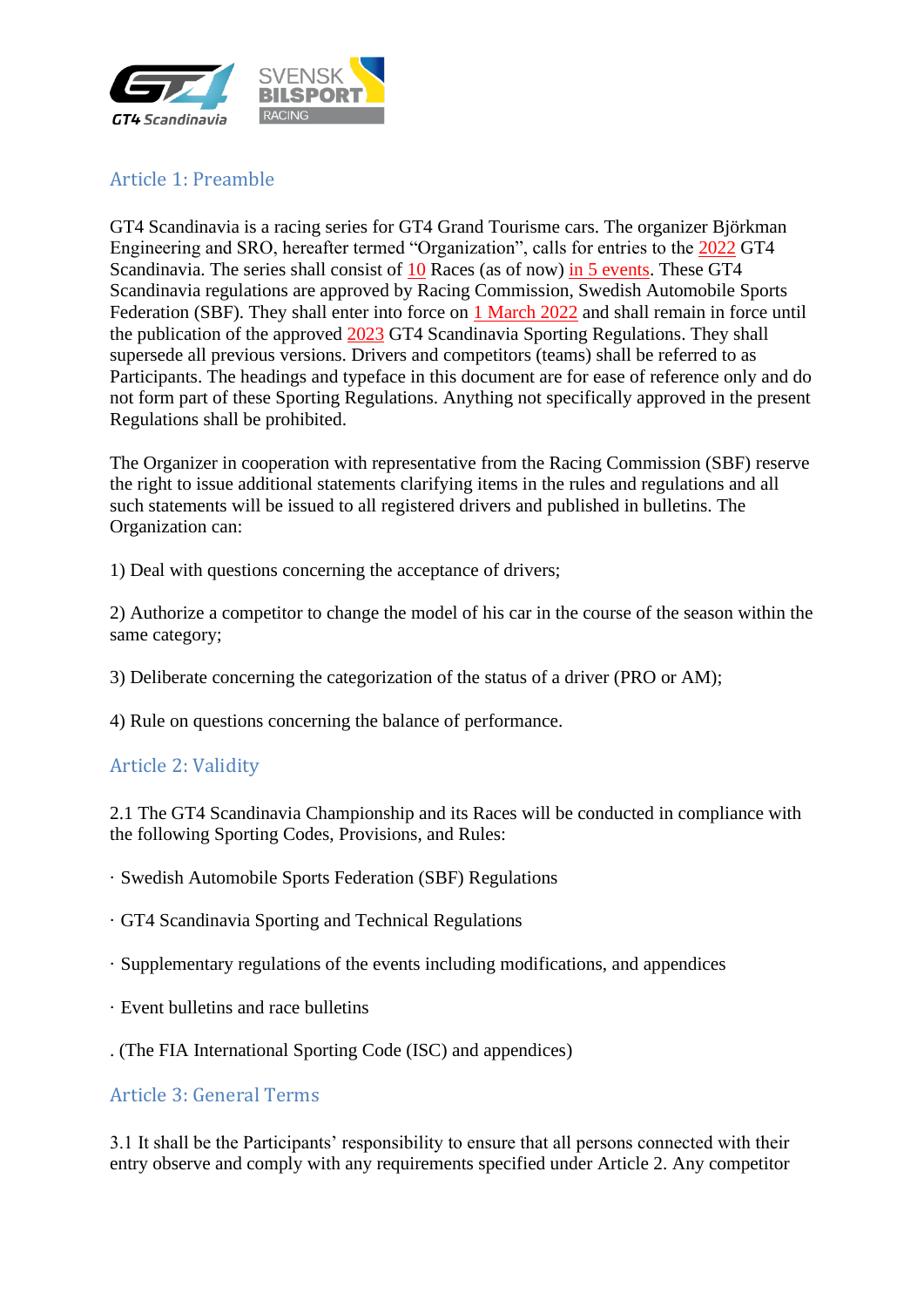

unable to attend a GT4 Scandinavia event in person must nominate their representative in writing and communicate this nomination to the Clerk of the Course prior to the event.

3.2 Participants must ensure that their cars comply with the GT4 Scandinavia Sporting Regulations and the GT4 Scandinavia technical regulations at any time during a 2022 GT4 Scandinavia event. It shall be the participants' obligation to produce evidence of compliance.

3.3 A valid technical passport issued by the respective ASN for each participating car shall be required.

3.4 GT4 Scandinavia 2022 has two championships PRO/AM and AM/AM. PRO/AM eligible drivers classified according to FIA as Gold and Silver for PRO and Bronze for AM. For the AM/AM championship, you can run as a single AM driver.

#### <span id="page-2-0"></span>Article 4: Admitted Cars

4.1: Participation in the GT4 Scandinavia Championship is allowed exclusively with the below-specified vehicles:

• GT4 homologated cars according to the following approved list within the years 2019-2022: [https://european.gt4series.com/gb\\_en/cars](https://european.gt4series.com/gb_en/cars)

- GT4 cars only eligible if presented with GT4 homologation file and SRO GT4 certificate.

4.2: The Organization reserves the right to accept "Guest" cars, which Technical Form is temporary or incomplete. These cars and their drivers will not score points.

4.3: The SRO Permanent Bureau and/or the Organizations decisions regarding the weight or the ride height have immediate effect. All "BoP" (Balance of Performance) changes or decisions must come into effect within 7 (seven) days maximum. Ref. to Article 1.

4.4: All vehicles participating in the GT4 Scandinavia series must be presented in an outer pristine condition. Any damages caused by the accident need to be repaired before the next event. The GT4 Scandinavia Regulations 2022 organization reserves itself the right to refuse vehicles, which do not meet the above-mentioned demands.

4.5: According to article 2 participants must ensure that their cars comply with the conditions of eligibility and safety throughout the event.

4.6: The presentation of a car for scrutineering will be deemed an implicit statement of conformity. Every car must be in possession of a Technical passport issued by an ASN.

4.7: All vehicles participating in the GT4 Scandinavia series must follow the mandated noise levels of the individual tracks, ASN and events.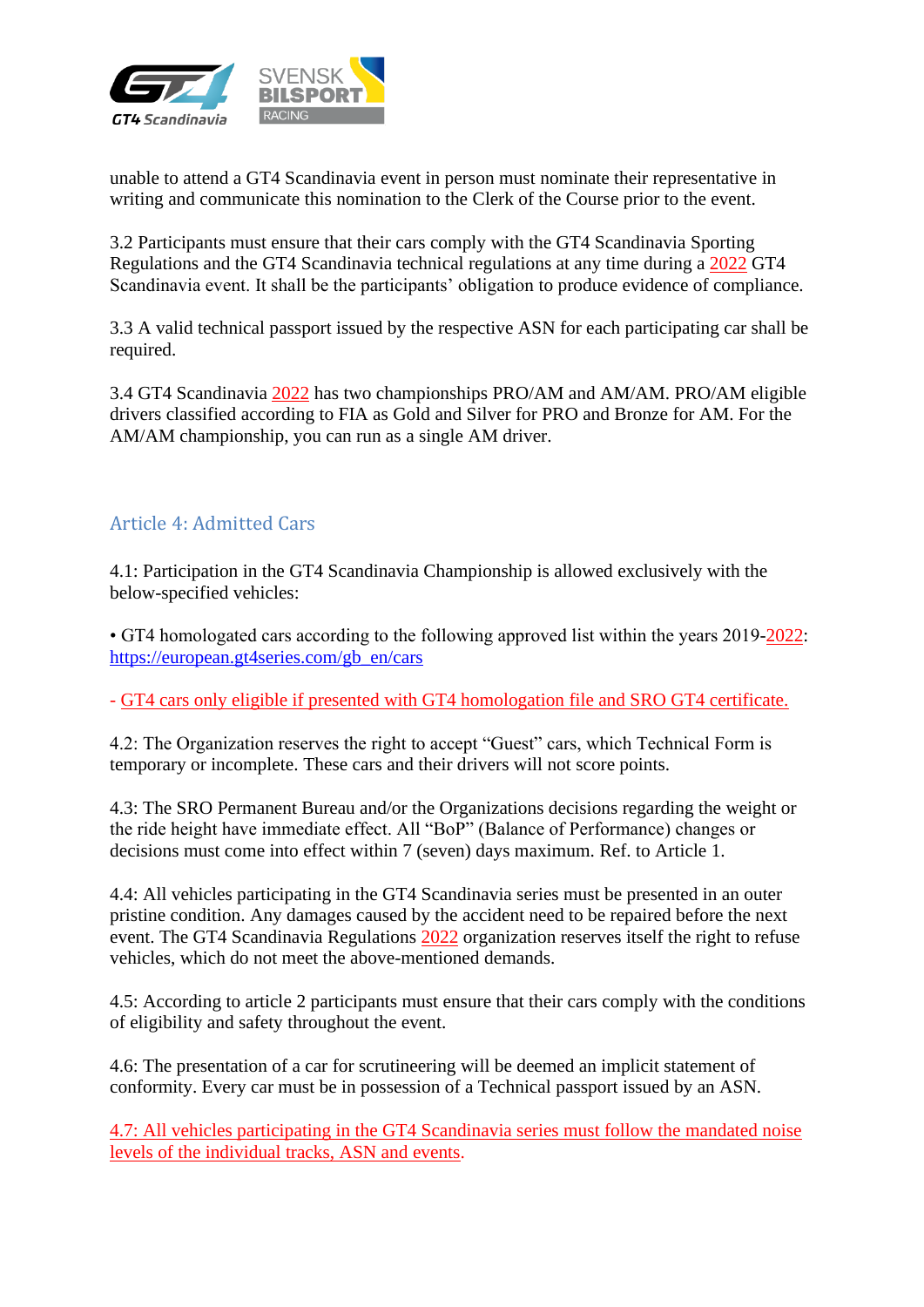

# <span id="page-3-0"></span>Article 5: Drivers and Competitors Licenses

5.1 All drivers must hold current and valid International or National Competitors' Licenses. Drivers shall be eligible to participate in the GT4 Scandinavia events only with a registered participant in the championship.

5.2 Drivers must hold current and valid grade D International Drivers' Licenses or above or equivalent National license level. Drivers shall additionally be in possession of a valid medical certificate of aptitude according to ISC Appendix L.

## <span id="page-3-1"></span>Article 6: GT4 Scandinavia Events

6.1 The 2021 GT4 Scandinavia is open only to cars complying fully with the requirements of the GT4 Scandinavia technical regulations and with the requirements of the 2022 GT4 homologations including any evolutions. The usage of the tank system, which is homologated for VLN as well as for the Nurburgring 24h race, is allowed. Exceptions shall be subject to the approval of the GT4 Scandinavia organization.

6.2 A GT4 Scandinavia event shall include the following elements: – two Free Practice sessions of 30 to 60 minutes each, – one qualifying session divided into two parts of 15 minutes each, – two Races of minimum 50 and maximum 60 minutes each, plus one lap with one mandatory pit stop per race (which minimum duration will be calculated from the pit lane entry to its exit, and will be communicated at each event),

6.3 A drivers' briefing shall take place on the day of the first Free Practice. The exact location and time for the drivers' briefing will be published in the Special Regulations (PM) for each event. The drivers of the cars eligible to start in an event as well as the participant (or their appointed representatives) must be present throughout the entire briefing. Any absence, late arrival, or early departure will be subject to penalty.

6.4 A change of driver is obligatory during the pit stop, except if an AM driver is driving alone.

6.5 There will be one 30-minute qualifying practice session which is divided into two parts. The PRO driver must take part in the first part of the qualifying session and the AM driver must take part in the second part of the qualifying session. AM/AM competitors may choose freely which driver takes part in the sessions. If the team only have a single driver, competing with AM license, the driver must drive in both of the qualifying sessions.

6.6 Starting order for race 1 will be determined by the best qualifying time of the first part of the qualifying. Starting order for race 2 will be determined by the best qualifying time of the second part of the qualifying.

6.7 The PRO driver of the first part of the qualifying must take the start of race 1. The AM driver of the second part of the qualifying must take the start in race 2. Teams with two AM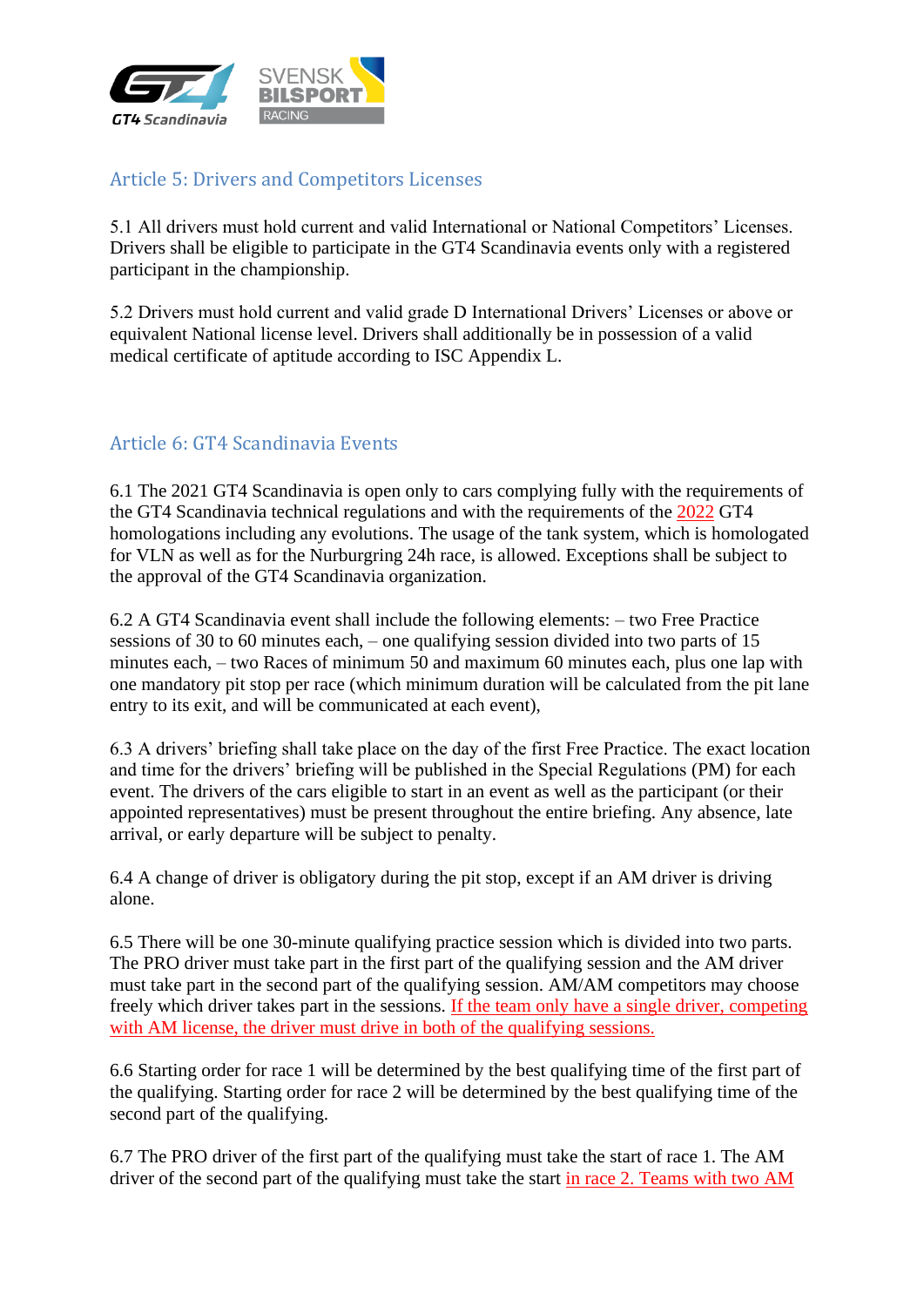

drivers - Bronze or no FIA categorization - need to nominate which driver to run qualification together with the PRO drivers. This needs to be communicated when registering for the championship or race. The nominated PRO driver must take the start in race 1 and the nominated AM driver must take the start in race 2. There will be a rolling start. Throughout the event, no more than two drivers may drive one and the same car.

6.8 Any modification to the composition of the crew taking part in the event must be requested to the Clerk of the Course before the start of qualifying. During the event, a driver may not change from one car to another.

6.9 The Finish Line (time-measuring line) is a single line running through both the track and the pit lane. The Finish Line shall be the reference point for determining lap times.

6.10 The table below represents the 2022 GT4 Scandinavia schedule. A standard timetable will be issued for each GT4 Scandinavia Event. Modifications of this event timetable shall be done in cooperation with the organizing club concerned and will be published in an event bulletin, if applicable.

2022 Calendar

13-14/5 Anderstorp

17-18/6 Skellefteå

26-30/7 Spa, Belgium

10-11/9 Anderstorp

23-24/9 Gelleråsen

<span id="page-4-0"></span>Article 7: Pitstop

7.1 The mandatory pitstop time will be checked by the pit-in and pit-out times.

7.2 Individual GT4 Teams may receive an additional pit stop time adjustment at the discretion of the organizers.

7.3 The team will be responsible and control the time of their stop. For each event a reference time for the obligatory pit stop/neutralization will be established, taking into account the time driven with a maximum speed of 50 km/h in the pit lane from the entry timing loop to the exit timing loop and the obligatory stop or for the driver change. This total time will be published in a Bulletin or in the Supplementary Regulations before the beginning of each event.

7.4 The pit stop must be carried out in front of the designated pit or area of each team under the responsibility of the designated Team Manager.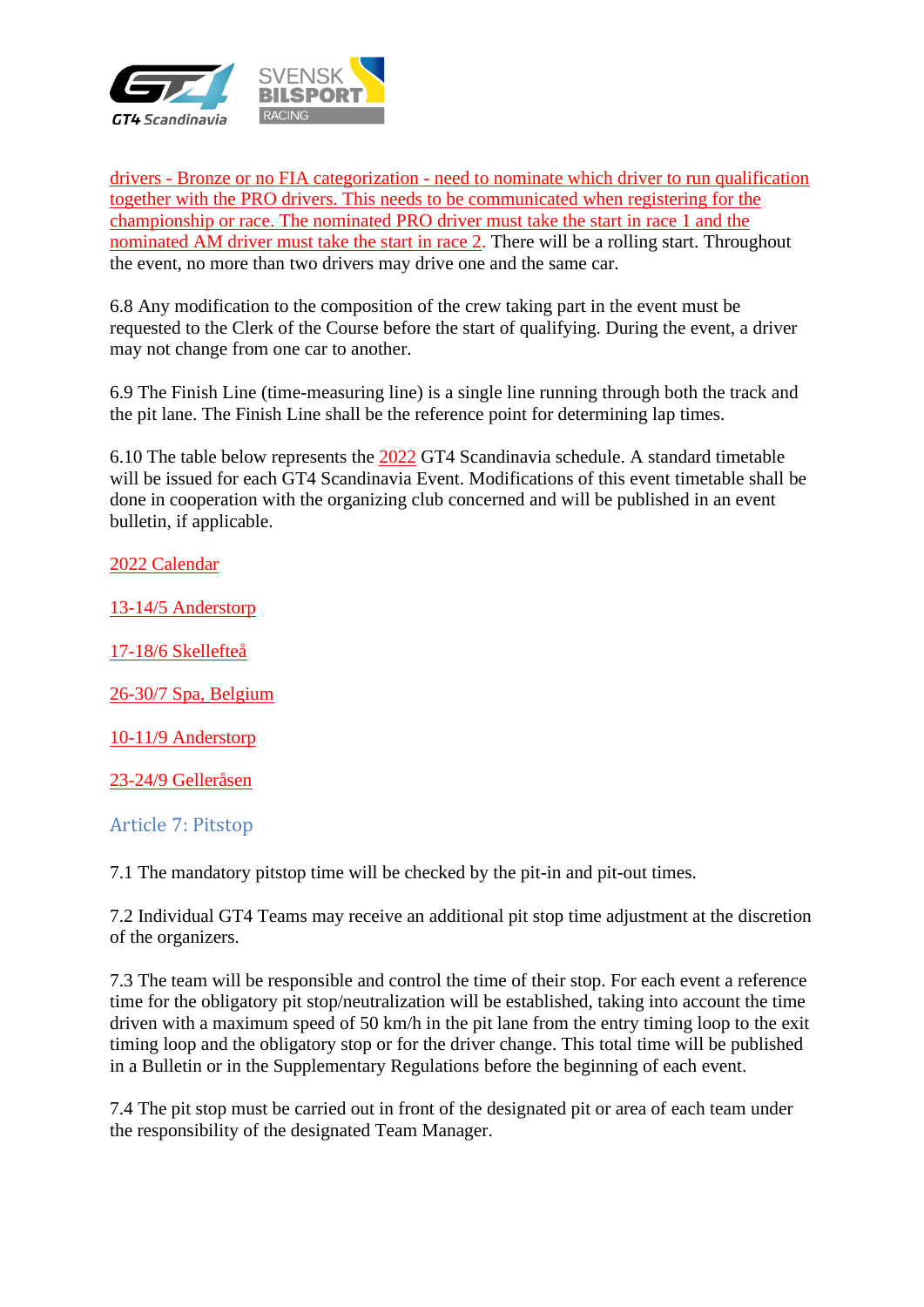

7.5 The pit stop for 60-minute races, must be carried out by passing the pit lane entry timing loop between the 25th and 35th minutes respectively of the race (not before 25m.00s.000 and not after 35m.59s.999). These times will be counted from the start of the race (green light or extinguishing of the red light).

7.6 The pit stop for 50-minute races, must be carried out by passing the pit lane entry timing loop between the 20th and 30th minutes respectively of the race (not before 20m.00s.000 and not after 30m.59s.999). These times will be counted from the start of the race (green light or extinguishing of the red light).

7.7 In case there has not been made an obligatory pit stop at all, the drivers of the car concerned will be penalized by adding 165 seconds. The maximum speed in the pitlane is 50 km/h. The minimum speed in the fast lane is 40 km/h.

7.8 The following Stop & Go Penalties can be applied if there is a breach of article 7.

1. The time between the two pit lane timing loops under the published time: a. Stop & Go Penalty of the time missed.

2. All stopping or driving at an abnormally slow speed after the pit stop carried out at the designated Pit/Area: b. Drive-Through (engine must not be stopped)

3. All speeding over the limit of 50 km/h in the pit lane: c. Drive-Through (engine must not be stopped)

4. Start or end of the obligatory pit stop outside the obligatory times: d. Stop & Go of the equivalent time outside the scheduled time.

7.9 Should any of the penalties under article 7.9 1-4 be imposed and notified during the last part of the race, or after the end of the race, a 30-second time penalty shall be added to the elapsed time of the car concerned in cases 2) and 3) and a time penalty of 30 seconds plus the original Stop & Go Penalty in cases 1) and 4).

7.10 It is the responsibility of the competitor to release his car after a pit stop only when it is safe to do so. It is not allowed to release the car in such a manner that it impedes or obstruct another competitor during any official session.

7.11 Cars in the fast lane have priority over those leaving the working lane.

7.12 Refueling is not allowed during the practices, qualifying and races.

7.13 During all pitstops no more than three (3) persons may work on the car. During the mandatory pit stop (60  $\&$  50 minutes race) of his vehicle, the driver being replaced may help the replacement driver to install himself in the car but may not work on the car.

7.14 No change of tyres is allowed during the race, with the exception of changeable weather conditions (rain tyres) or damage to tyre (puncture or similar).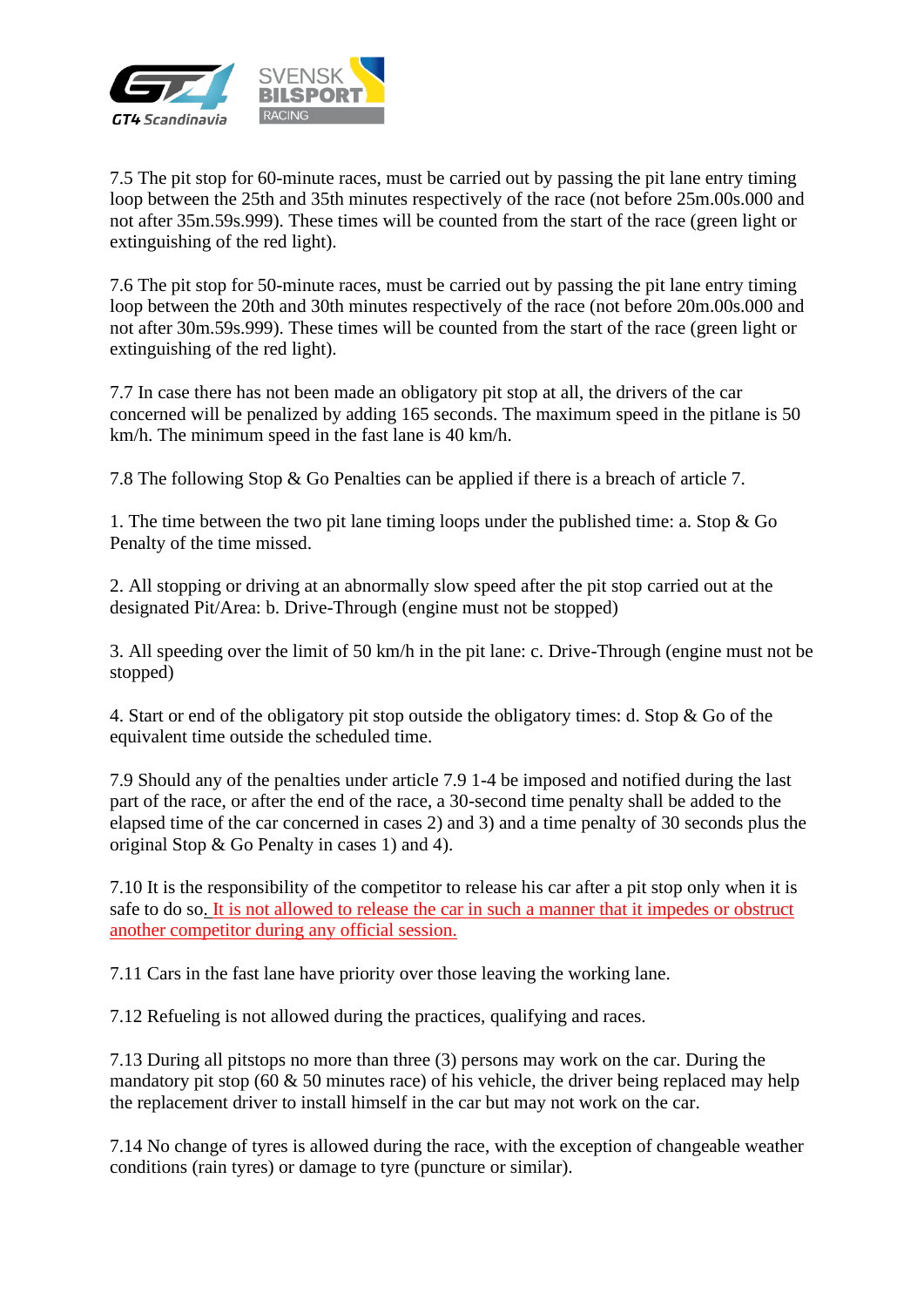

7.15 A maximum of one air gun for central locked wheels or two electrical guns for wheels locked by nuts and bolts must be used. Except when work is carried out on a car, all personnel must remain inside the pit and or on the pit wall for authorized team personnel. All other team members standing in the working area delimited by a white or yellow strip separating the pit from the "working lane", will be considered as working on the car, as will a driver if he performs any work on the car, and counted as a mechanic.

7.16 At no time may a car be reversed in the pit lane under its own power.

7.17 During any pit stop, the driver is obliged to turn off his engine. For any tuning or regulating, the engine may be started with the help of an auxiliary source of energy. However, when the car goes to re-join the race, the driver must start the engine from his seat, using only those means available on board. The car's engine may be restarted only when the car is about to join the track and is in contact with the ground on its complete wheels.

7.18 Replenishment of lubricant and various fluids, except fuel, are allowed during the practice, qualifying and race.

7.19 The mandatory pit stop for driver change will still be allowed during the pit stop window when the safety car is deployed unless Clerk of the course (Race director) closes the pit entry.

## <span id="page-6-0"></span>Article 8: Registration and Entry

8.1 All drivers, competitors, and teams must submit an application to GT4 Scandinavia prior to the championship. A complete application on web address https://www.gt4series.se/anmalan-2022/ must have been received by GT4 Scandinavia organization before 23rd April 2022. By completing the registration you agree to pay the starting fee and any fines that may occur during the season.

8.1 The registration fee shall be due for payment immediately upon registration. The registration fee of SEK 120.000 (+6% VAT), will be invoiced by GT4 Scandinavia and should be paid no later than 30 days after registration or received invoice. This championship fee includes the race number fee, one environment absorb mat, one connection of electricity 230 Volt, 10 amp at all events, the registration fee to all events in the championship Also included are digital broadcast coverage in STCC+, and a media package with coverage on social media, press, and homepage, and access to the GT4 Lounge area.

8.2 Entries for single events must fill in the application on https://www.gt4series.se/anmalan-2021/ and leave a comment on what specific race they would like to participate in. The single event fee is SEK 32 000 (+6% VAT). This single event fee includes the race number fee, one connection of electricity 230 Volt, 10 amp at the specific event. The single event fee must be paid in full no later than 10 days prior to the start of the event. Bankgiro 5613-6559 or account number, SEB 5173-10 282 61.

8.3 With the submission of the registration application, all drivers and entrants agree that GT4 Scandinavia may use all of their rights in moving pictures and publicity in connection with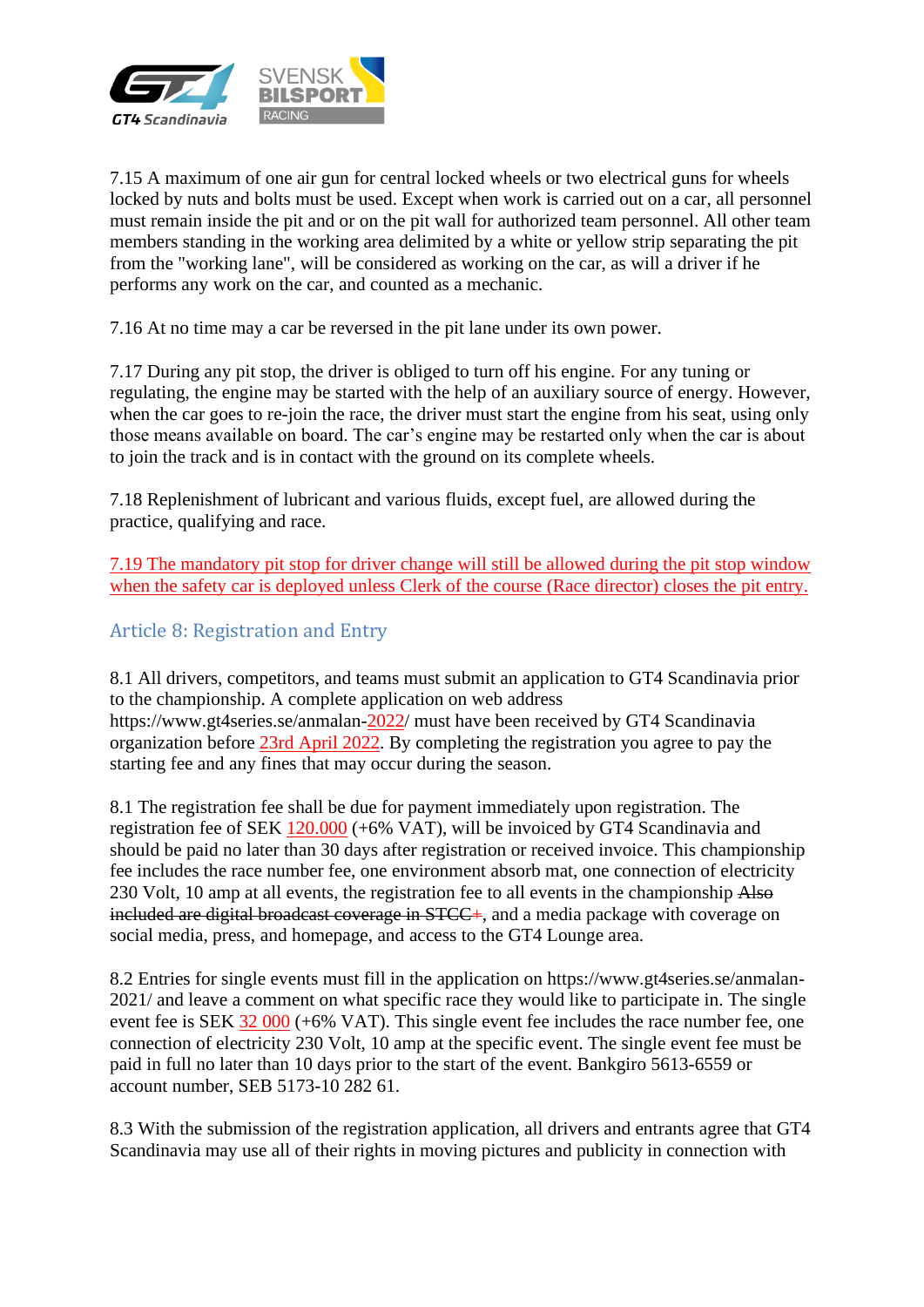

their participation in the GT4 Scandinavia for the promotion of GT4 Scandinavia free of charge, even beyond 2022.

8.4 By entering, participants undertake to participate in each and every 2022 GT4 Scandinavia event. If not reported to the GT4 Scandinavia before drivers briefing of the event a fine (commercial) may be issued up to a maximum of 10 000 SEK.

8.5 If an event is canceled by the organizer or organizing track a replacement event shall be found. If a replacement cannot be found the participant shall be compensated. The compensation amount shall be a minimum of 10% of the starting fee paid by the participant for the championship.

8.6 GT4 Scandinavia reserves the right to accept or decline applications that arrive late.

8.7 In case of season-ending damage to the car (conditioned by the organization's technical delegate), or government regulations that prohibit participation in an event(s), an amount of the starting fee can be reclaimed by the participant. The amount shall firstly be regulated by the expenses inflicted on the organizer.

#### <span id="page-7-0"></span>Article 9: Driver Registration

9.1 A car can be shared between a Professional (PRO) and an Amateur (AM) driver or by 2 Amateur drivers, or a single AM driver.

• Amateur (AM) driver's category: All bronze category drivers are classified as amateur (AM) drivers.

• Professional (PRO) driver's category: All Gold, Platinum, and Silver category drivers are classified as professional (PRO) drivers.

9.2 Drivers wishing to compete in the GT4 Scandinavia must be categorized by the FIA. Drivers who are not categorized must send in a record of achievements to the FIA at the latest fourteen days prior to the beginning of the first Competition in which he or she wishes to take part, using the link on the FIA website under https://www.fia.com/fia-driver-categorisation.

The definitions of the categories, the Driver Categorisation List, and the application form can be found on the FIA website.

All decisions concerning the categorizations are taken under the authority of the FIA Drivers Categorization Committee.

The list of competitors allowed to take part in the Competition will indicate the category attributed to each driver.

9.3 The Organization retains the right to give provisional categorizations to drivers who are not categorized at the start of the Event, or to make any amendments to the FIA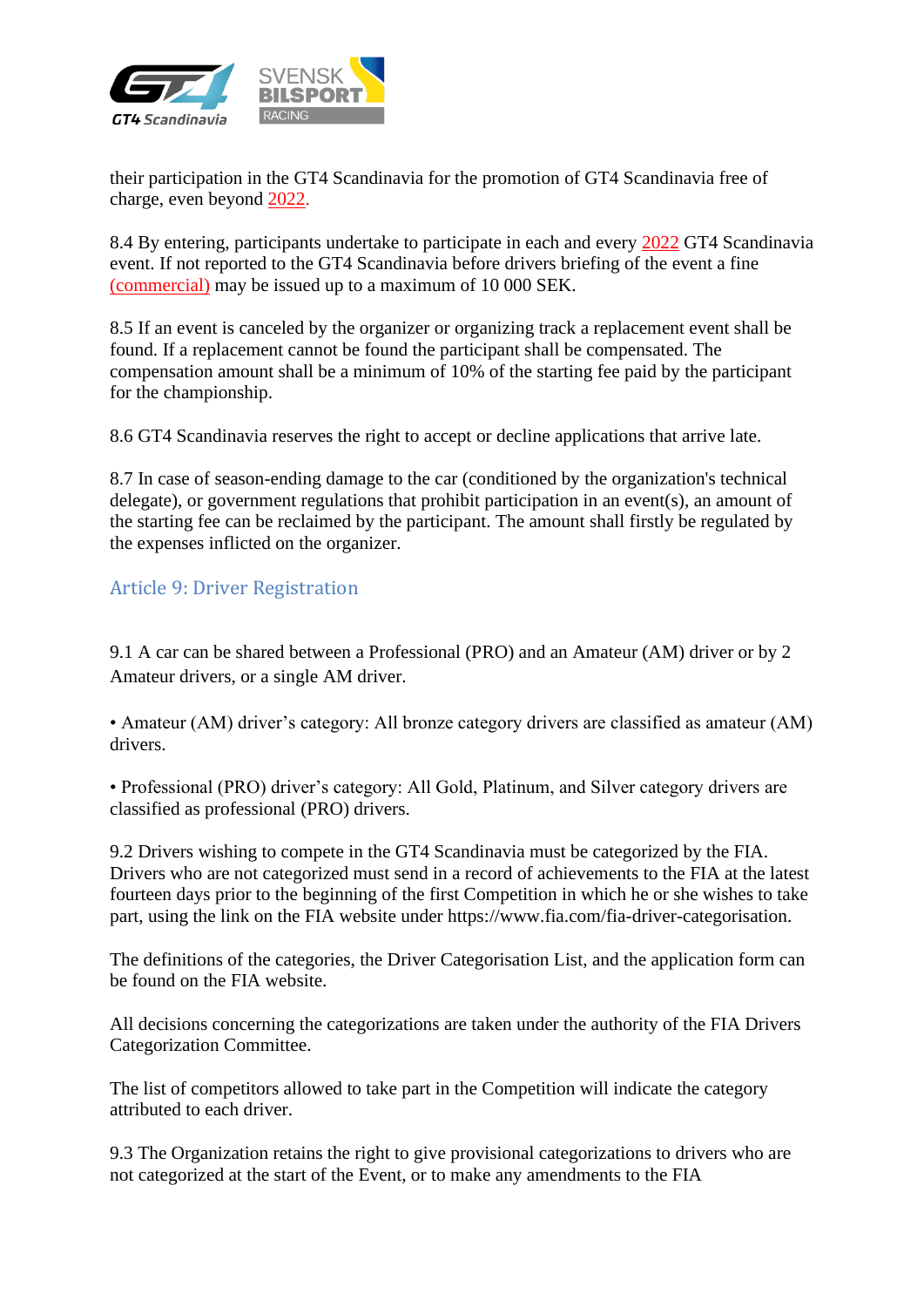

Categorization of any driver according to the criteria of the GT4 Scandinavia. Any drivers given temporary categorization derogation will be indicated in the entry list with an asterisk.

Any drivers receiving such derogation will be closely monitored and the derogation may be removed at any time without notice. Furthermore, pairings that include a driver holding derogation may be given additional weight or time penalties on the decision of the Organization. Any provisional categorizations will not constitute an FIA categorization.

#### <span id="page-8-0"></span>Article 10: Classification

10.1 The title "GT4 Scandinavia PRO/AM Champion" shall be awarded to the drivers who have scored the highest number of points by the end of the last Race of the 2022 season. All the final results obtained during the GT4 Scandinavia Races of the 2022 season shall be tabulated.

10.2 The title "GT4 AM/AM Champion" shall be awarded to the driver(s) who has scored the highest total of points by the end of the last Race of the 2022 season. All the final results obtained during the GT4 Scandinavia Races of the 2022 season shall be tabulated.

10.3 Points

for the titles of PRO/AM and AM/AM Championships are awarded at each race

according to the following scale:

- · 1st 25 points
- · 2nd 18 points
- · 3rd 15 points
- · 4th 12 points
- · 5th 10 points
- · 6th 8 points
- · 7th 6 points
- · 8th 4 points
- · 9th 2 points
- · 10th 1 point

10.4 Should a Race be suspended and not be resumed, no points shall be awarded if less than two laps have been completed since the start, half points shall be awarded if more than two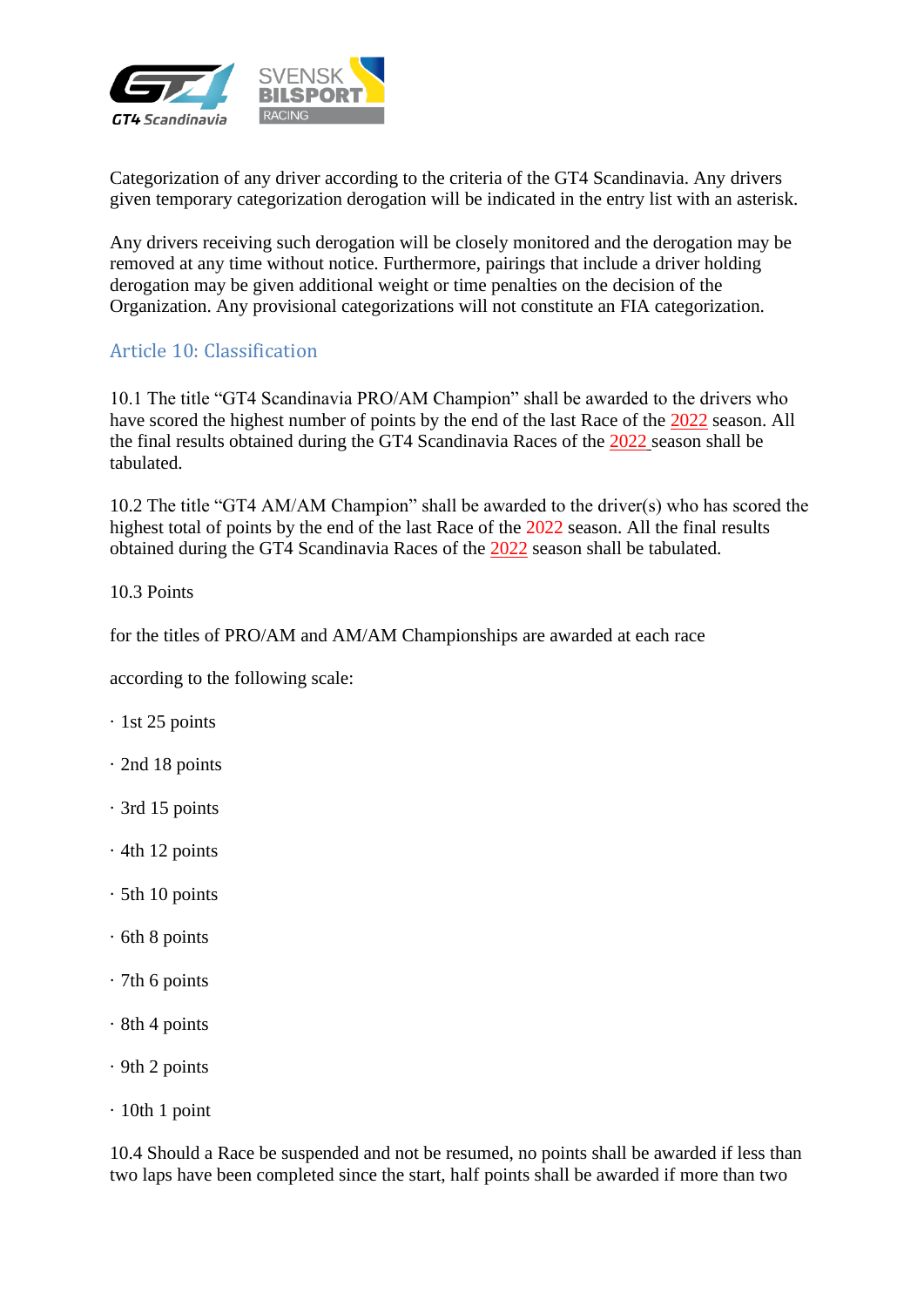

laps but less than 75% of the scheduled duration of the Race have been completed since the start and full points shall be awarded if over 75% of the scheduled duration of the Race have been completed since the Start.

10.5 In the case of a dead heat (ex aequo), the higher standing in the GT4 Scandinavia classification shall be awarded to the competitor(s) holding the greatest number of first, then second and, if necessary, further places in the season Races. Should this procedure fail to produce a result both drivers/ teams shall share the same podium place. The next podium place shall remain vacant.

## <span id="page-9-0"></span>Article 11: Organizational Delegates

10.1 For each Event, the organization shall nominate the following delegates:

- Technical Delegate, in form of Class technician
- SBF Delegate, (Stewards + Technical Delegate) nominated by the Racing Commission.
- Medical Delegate, nominated by the organizing club
- Safety Delegate, nominated by the organizing club

10.2 The role of the delegates is to help the officials of the event in their duties, to see within their fields of competence that all the regulations governing the GT4 Scandinavia are respected.

#### <span id="page-9-1"></span>Article 12: Passes

12.1 All persons in the paddocks, in the pits, in the pit lane, or on the track must always wear, in a clearly visible manner, the appropriate GT4 Scandinavia passes authorizing them to stay in the corresponding area. Additional passes issued by the event organizers, track officials or similar shall be worn in similar fashion.

#### <span id="page-9-2"></span>Article 13: Advertising

13.1 Display of advertising/partner logos on cars.

Advertising on cars is allowed in so far as it does not display competing products in contrast with the official GT4 Scandinavia sponsors. The official Sponsors of the GT4 Scandinavia are:

• TBA. Windscreen – streamer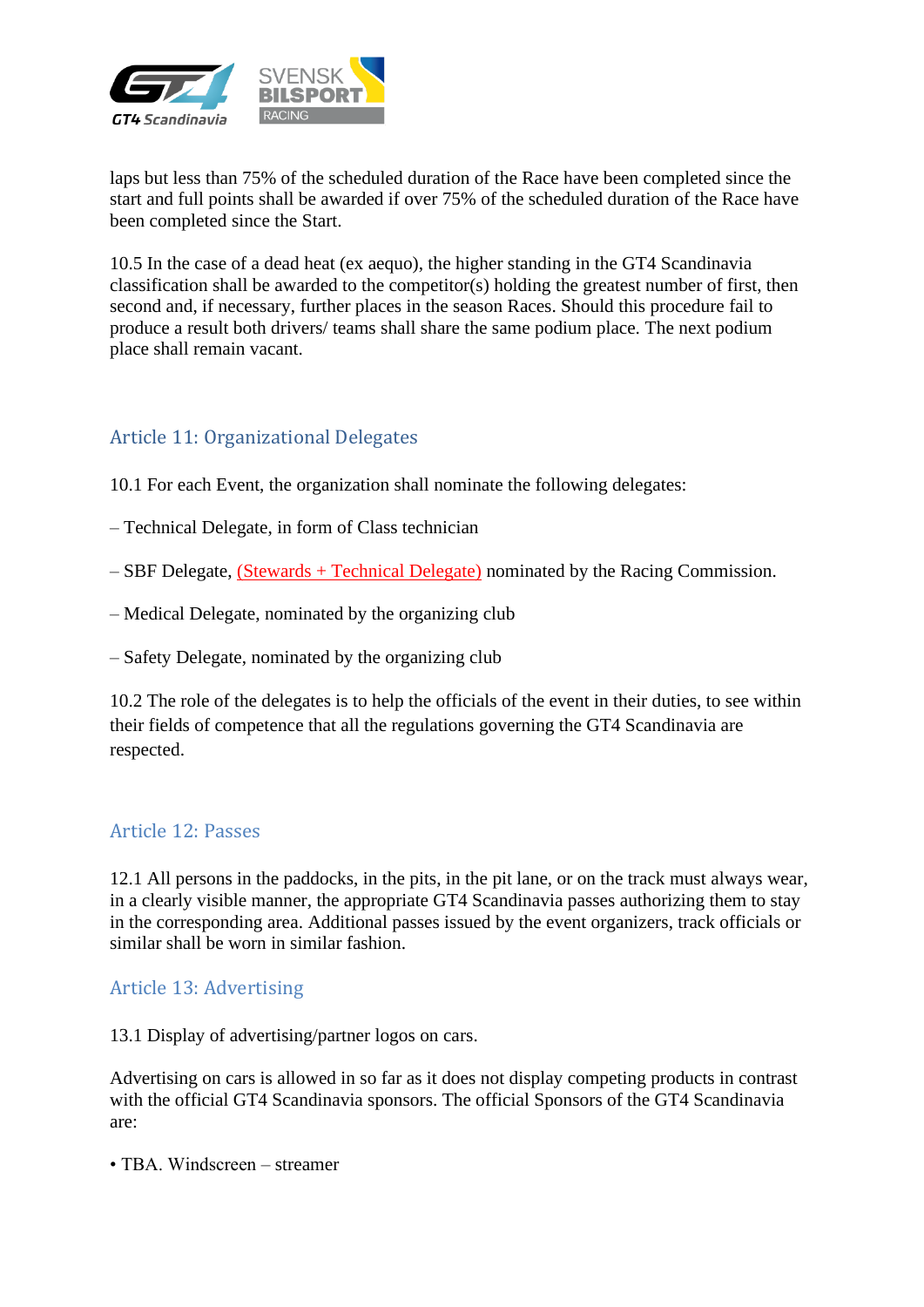

• TBA. Space in connection with starting number

• Pirelli, tyres. On two places on each of the front and rear bumpers. With front or rear, bumper stickers must be visible from the side of the car.

13.2 Advertising stickers supplied by the Organization, start numbers and signatures are compulsory and must be displayed according to the official identification layout. Starting numbers:

GT4: Black digits/white plates.

13.3 All vehicles with wrong or missing stickers/logos will not pass the technical scrutineering. The organization is entitled to remove, without notice and at any time, advertising/logos displayed on vehicles, driver's equipment, and paddock assigned to GT4 Scandinavia, if judged as inconvenient (ex.: immoral, unethical, etc.).

13.4 Display of advertising/partner logos on race suits.

The compulsory advertising partner logos on the race suit will be defined by the organization and must be displayed and visible at any time during the whole event in accordance with the official design artwork. See Article 23 for further details.

#### <span id="page-10-0"></span>Article 14: Technical Scrutineering

14.1 All GT4 Scandinavia approved vehicles must comply in all points with the Technical Regulations / Bulletins.

14.2 Technical Scrutineers reserve the right to carry out any technical check they might consider necessary, as well as to ask for one or more mechanical parts to be removed for examination. In this case, an appropriate original spare part can be mounted.

14.3 The entrant or his/her appointed representative can mark the removed parts. Should the driver, the entrant, or his/her representative not be present during the agreed technical inspection, it will be reported to the Clerk of the course of the event, who will decide on the sanctions to be applied.

14.4 In case of discrepancies, the aforementioned parts will be permanently withheld by the responsible persons for the GT4 Scandinavia.

14.5 At the end of qualifying practice and of the race(s), the car must contain at least 2 kg of fuel for the taking of samples. The 2 kg of fuel must be taken in the Parc Ferme« through a self-sealing connector, fitted immediately before the injectors (see FIA technical list no 5).

#### <span id="page-10-1"></span>Article 15: Data logging / Telemetry

15.1 A data-logger with additional sensors, approved by the organization, must be installed in all cars at all Competitions. It will be the responsibility of each team to obtain this data-logger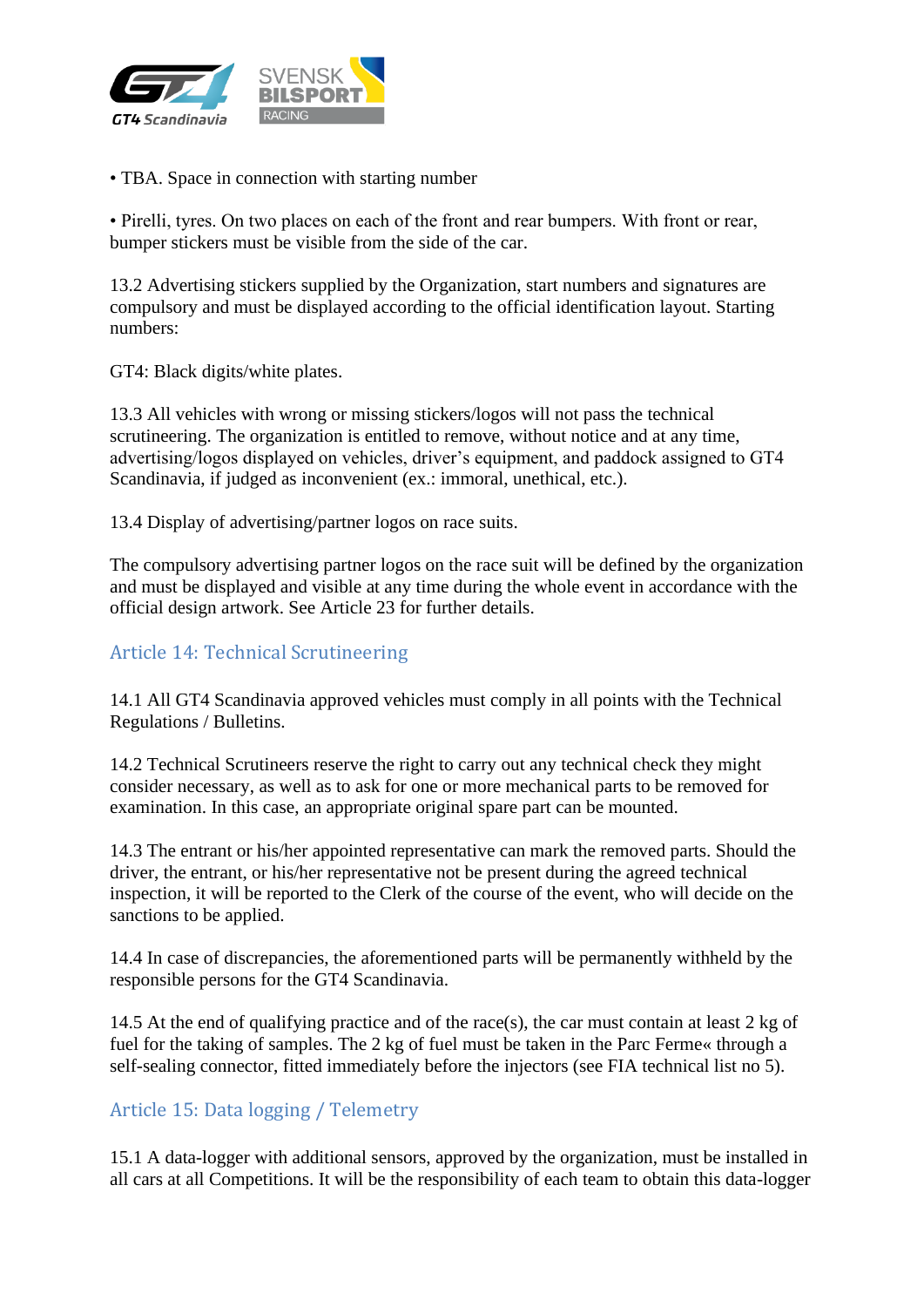

and sensors, to install the data logger, loom, and antenna, and to ensure that it is operating correctly throughout the Competition. Cars without loggers or with loggers that are not working correctly are not in conformity with the regulations and may be reported to the Clerk of the Course.

The data logger is available from:

Emotag e.K Matthias Holle Robert-Bosch-Str 22 \* 65582 Diez (Germany) Mail: emotag@mathol.de Phone : +49 6432 9197 0 Fax: +49 6432 9197 44 Mobile: +49 177 8187 226

15.2 During practice sessions and races it is forbidden to use: - All telemetry systems and associated electrical equipment.

15.3 Timing transponder; all competitors must fit a permanent time-keeping transponder. The time-keeping transponder's exact position should be in the front wheel arch. These transponders must be in place and working correctly during all official sessions.

15.4 Its mandatory to have a transponder with automatic driver switch function.

15.5 All cars must be fitted with an onboard camera, GT4 Technical staff provided location and specification must be followed.

The weight of the Incident Camera system is included in the minimum weight of the car. The camera must face the front of the car and show the track. In view of the camera must be a brake light that is repeated on the dashboard. The data from the onboard camera system may be used by the stewards, race director, or promoter to investigate incidents. All data from onboard camera system(s) is/are property of the promoter and will be returned to the team after the Event. Until the end of the Parc Fermé after the last race, only Officials may remove memory cards

#### <span id="page-11-0"></span>Article 16: Balance Of Performance

16.1 The SRO Technical Board is allowed to modify any parameter required to establish the SRO Balance of Performance.

16.2 Should a car not be in conformity with its SRO/GT4 Scandinavia Technical Form and/or the applicable Balance of Performance, it will be reported to the Clerk of the Course who may apply a penalty up to and including disqualification from the Competition.

16.3 A "BOP" list is issued by the SRO technical board before each event. It will be made public on GT4series.se as soon as possible before each event.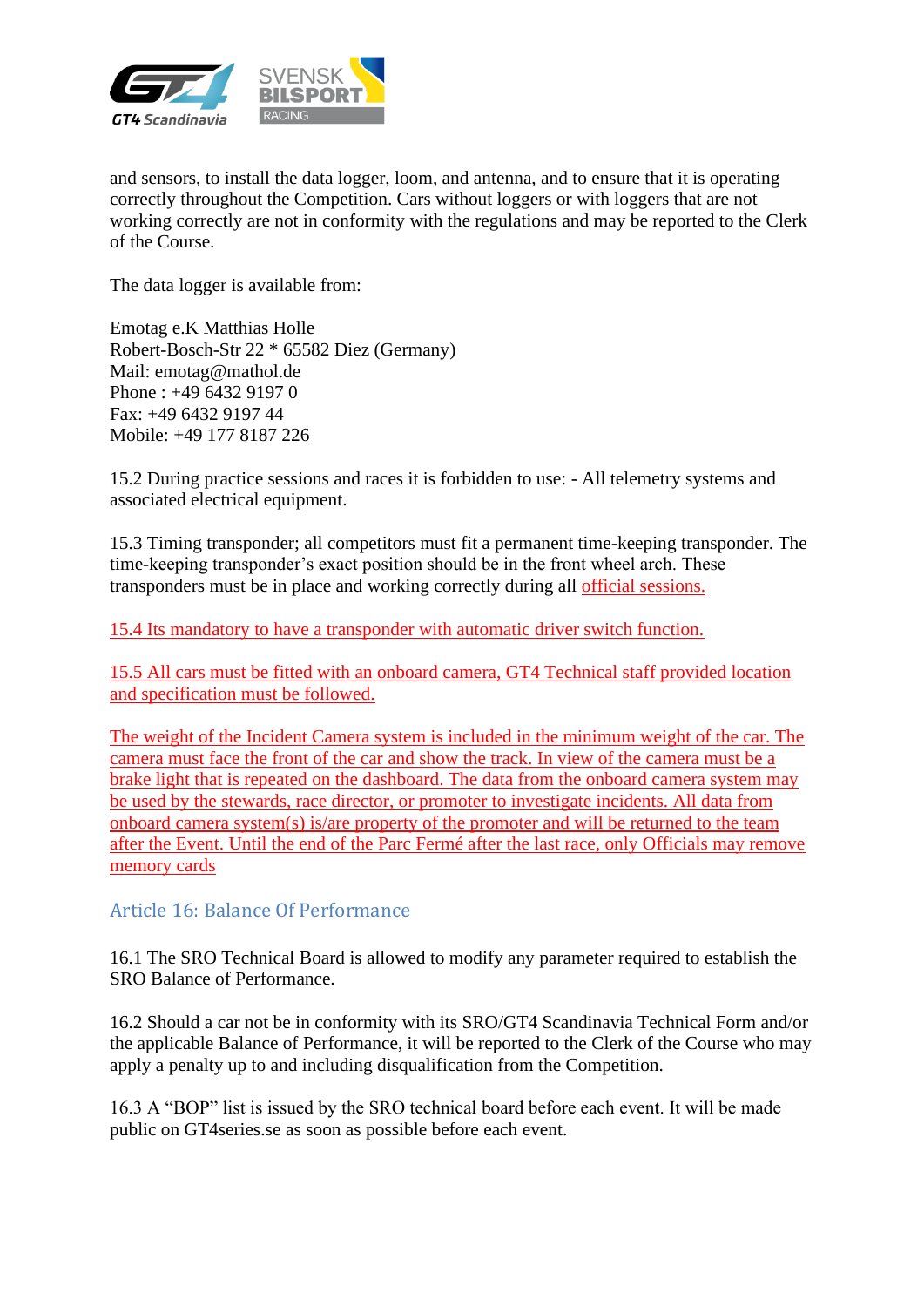

# <span id="page-12-0"></span>Article 17: Success Ballast/Timing System

17.1 GT4 Scandinavia implements a system of Success Time Penalties that will be allocated to drivers finishing in the top three places in PRO/AM and AM/AM in the first race of the weekend. These time penalties will be added to the minimum pit stop duration for the participant in the next GT4 Scandinavia race in the same weekend.

1st: 10 seconds

2nd: 7 seconds

3rd: 5 seconds

17.2 Success Time Penalties will correspond to that allocated to either driver entered in the car. If a driver moves from one category he/she does not carry the penalty to the new category.

17.3 No time Success Time Penalties shall be transferred from the previous event weekend.

17.4 A driver weight compensation system will be used.

The average weight of the drivers in any car competing in the Series must be at least 85 kilograms. Should the average weight of the drivers in any specific car be less than 85 kg, the car will be expected to carry Driver Ballast to compensate. The following procedure will be followed:

- i. Each Competitor must declare the weight of his drivers, including personal equipments (racing suit, underwear, shoes, gloves, helmet, balaclava and HNRS), at the time of the administrative checks
- ii. The average weight of the drivers in the car will be calculated and rounded up to the nearest integer being (W)
- iii. If  $W < 85$ , then the Driver Ballast to be carried by the car will be  $85-W$
- iv. The Driver Ballast must be installed in the ballast box and sealed before qualifying.
- v. The Driver Ballast, as well as the individual weight of the drivers in question, may be checked at any point during the event. Any anomalies will be reported to the Clerk of the Course (Swedish events) or Stewards of the Meeting (Spa, Belgium event). Penalties may go as far as cancellation of times in Qualifying or Disqualification from the race.
- vi. The Driver Ballast is not included in the minimum BOP weight of the car.
- vii. For all cars, if W>85 then the weight of W-85 may be removed from the minimum BOP weight (if any) of the car.

<span id="page-12-1"></span>Article 18: Testing

18.1 Testing is free within these parameters:

- 30 days prior to an event you are not allowed to test at that specific track.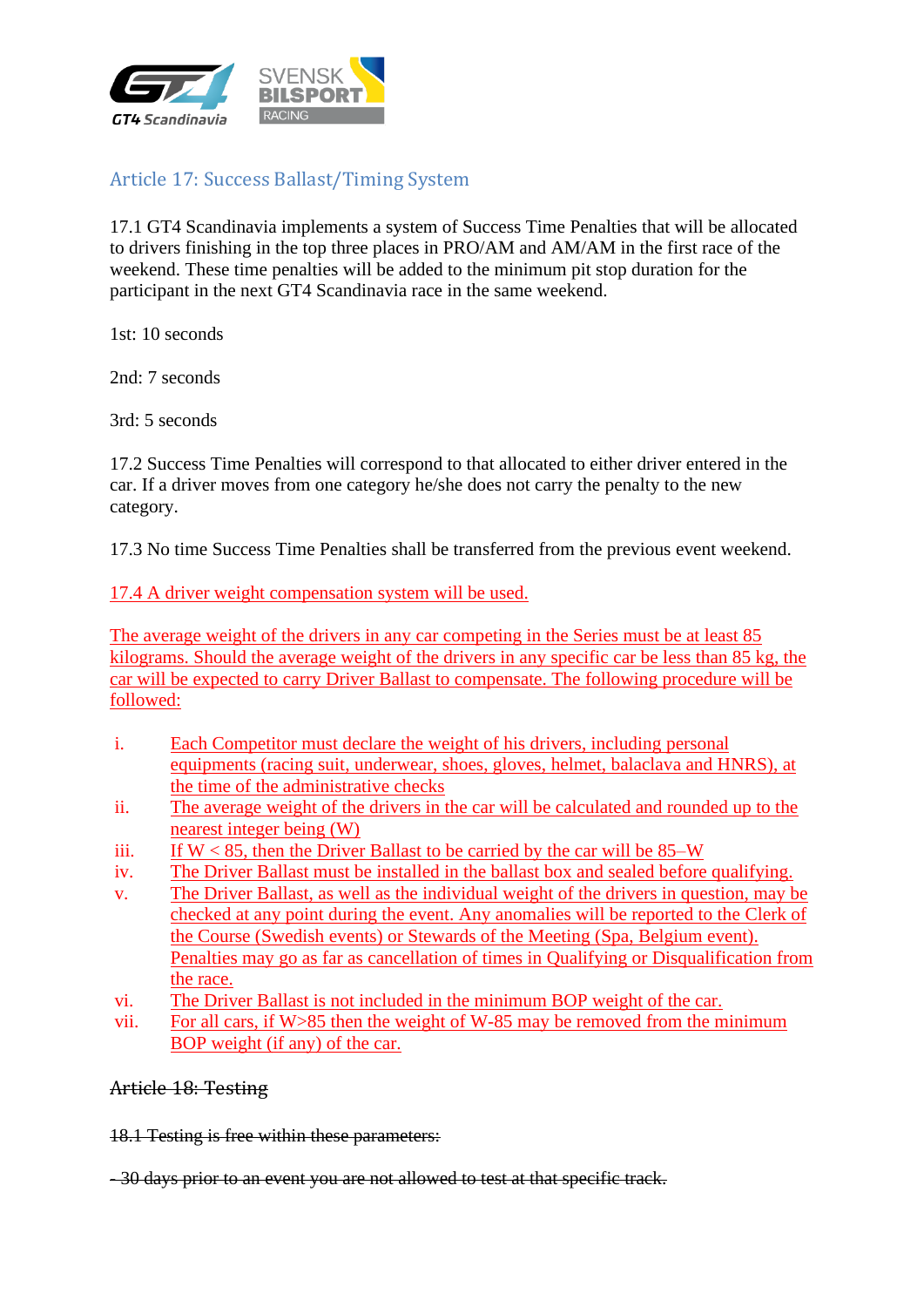

- The test limitation is forced upon GT4 cars.

If evidence is found that this rule has been broken, the participant will be subject to a fine decided by the organizer or banned from further participation in the GT4 Scandinavian Championship 2021.

## <span id="page-13-0"></span>Article 19: Tyres

19.1 No tyres shall be used other than those provided by the official series supplier, Psport.se / A. Åbergs Bil & Import AB. Only the tyre categories (size, construction, mixture) approved by SRO for each type of vehicle shall be used. Any modification or cutting of the tyre tread or the tread pattern shall be prohibited. Any chemical, mechanical or thermal treatment of the tyres shall be prohibited. This prohibition includes the use of microwaves and/or infrared systems. Exceptions: – It shall be permitted to cool the tyres with water. – Any dirt (stones/pick-up) on the tyre tread of the dry-weather tyres may only be removed by means of thermal-mechanical scrapers. Increasing tyre temperature above the ambient temperature by any device or fixture shall be prohibited. Tyres shall not be covered while vehicles line up in the starting grid. The tyres may only be filled with chemically unmodified ambient air or with nitrogen.

19.2 All dry-weather tyres shall carry a bar code lable incorporated during their manufacture and allowing unambiguous identification of each tyre. Prior to the Free Practice of a GT4 Scandinavia event, the bar code labels of the dry-weather tyres eligible for that event shall be registered by the Scrutineers. The following must be respected: – All tyres to be newly registered must come from the stock of the tyre supplier present at the circuit. – The tyre supplier may not take back tyres that have already been registered by the Scrutineers. – The registered bar code numbers shall be transmitted digitally to the participants for verification. – Any discrepancies in the transmitted barcodes must be reported to the Scrutineers at least one hour before the start of the first free practice session. If there is no report to the Scrutineers, this will be deemed as implicit acceptance of the transmitted barcodes.

#### 19.3 Dry-weather tyres:

a) Cars taking part in their first GT4 Scandinavia event shall be allocated a maximum of three new sets of tyres (each set consisting of two front and two rear tyres) for Free Practice, Qualifyings, and the Races. Two sets are mandatory to purchase at each event of the series. Only tyres purchased at the event may be used in official sessions (see b) for subsequent events). If a car is sold and purchased by another team, by the discretion of the technical delegate, it will be considered as its first event if entered by the new team.

b) For the second and any subsequent GT4 Scandinavia event of a car, it will be allocated two sets of new tyres for Free Practice, Qualifyings, and the Races. Two One-set of tyres that were allocated to a car at a previous event may be nominated for each car for the Free Practice sessions of an event. The bar code numbers of these previously used tyres, will be sampled randomly by the technical staff.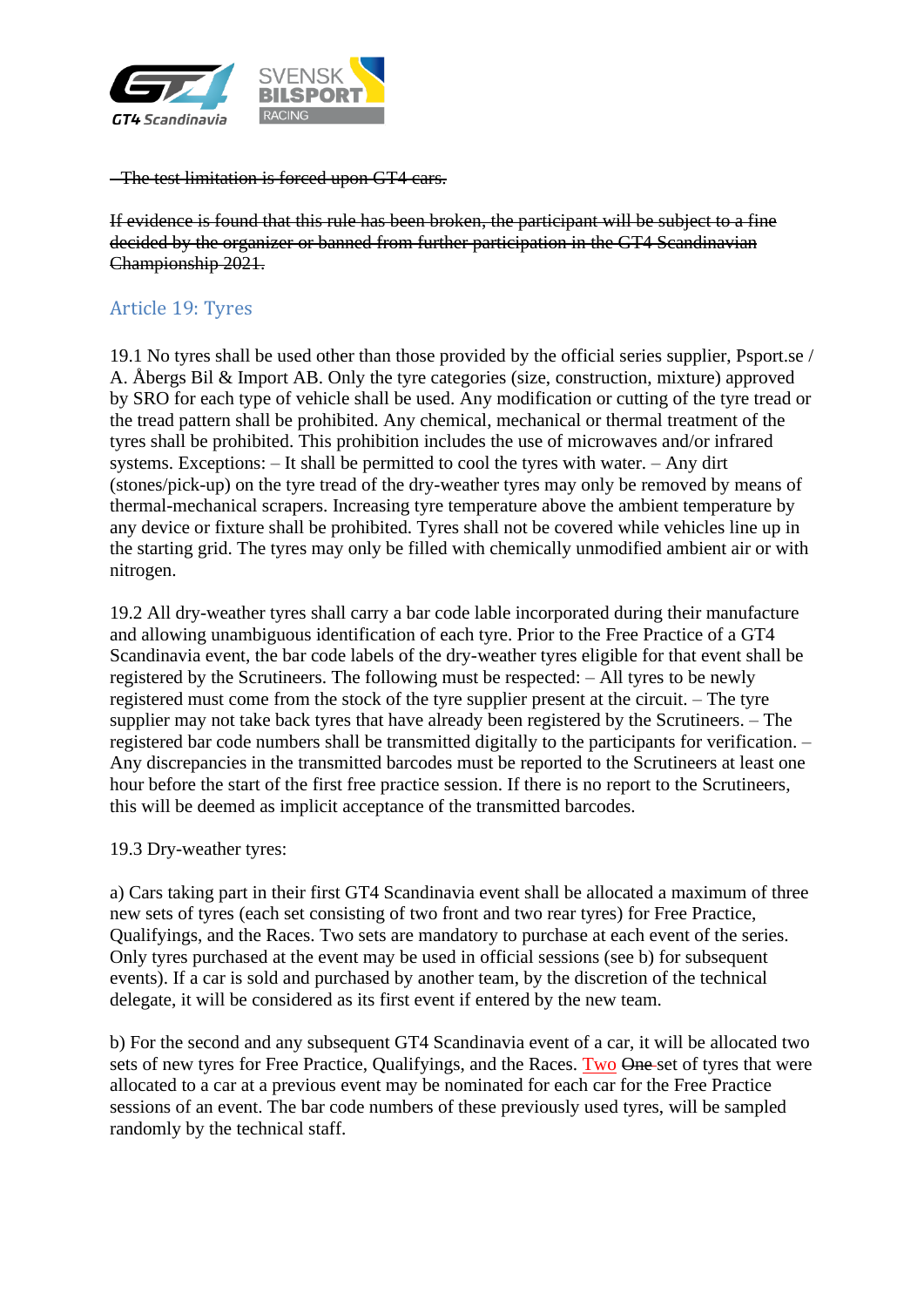

c) At no time may a car use dry-weather tyres on the track which was not allocated to that particular car and for that particular event.

d) Tyres assigned by the Scrutineers during a GT4 Scandinavia event, may not be changed without the proper permission of the Technical Delegate. The Technical Delegate may approve the replacement of tyres only on the basis of the manufacturer's confirmation that the tyre defect was caused during production.

e) A new set of tyres shall be used at the start of each qualifying session.

19.4 Wet-weather tyres:

a) There are no restrictions on the number of wet-weather tyres used. Only tyres purchased by the official supplier of the series are allowed.

b) Wet-weather tyres shall only be used during Practices, a Qualifying or a Race if the Clerk of the Course has declared the session a Wet Practice or Wet Race.

19.5 Tyre change.

Should a punctured tyre need to be replaced during Qualifying or a Race, the Technical Delegate or his representative must be informed immediately. The damaged tyre shall be retrieved immediately by a Scrutineer or an assistant Scrutineer.

19.6 At any time during an event, the Scrutineers and the official assistant Scrutineers may check the tyres in relation to their correct identification and for compliance with the regulations. All participants must allow such checks and provide the necessary assistance for them to be carried out.

19.7 The Technical Delegate shall have the right to exchange any tyre of a single car against a tyre from the tyre manufacturer's stock at any time during an event until 2 hours before the Qualifying and/or the Race, at his own discretion.

19.8 Any breach of these regulations and the use of tyres without appropriate identification may result in a drop in starting grid positions or in non-classification in the Race. The Clerk of the Course may inflict additional penalties.

#### <span id="page-14-0"></span>Article 20: Fuel

20.1 A single supplier of fuel for the championship, designated by the Organization, is Lantmännen Aspen Petroleum AB with the specified fuel (Aspen Racing 102). Details of the specification, purchase, distribution, etc. can be obtained from Sonny Bäck, Aspen Coordinator, Phone: +46 (0) 301-230012, E-mail: sonny.back@lantmannen.com.

20.2 This is the only fuel allowed to be used by competitors during the course of the championship. No alterations to the composition of this fuel and no additional substances of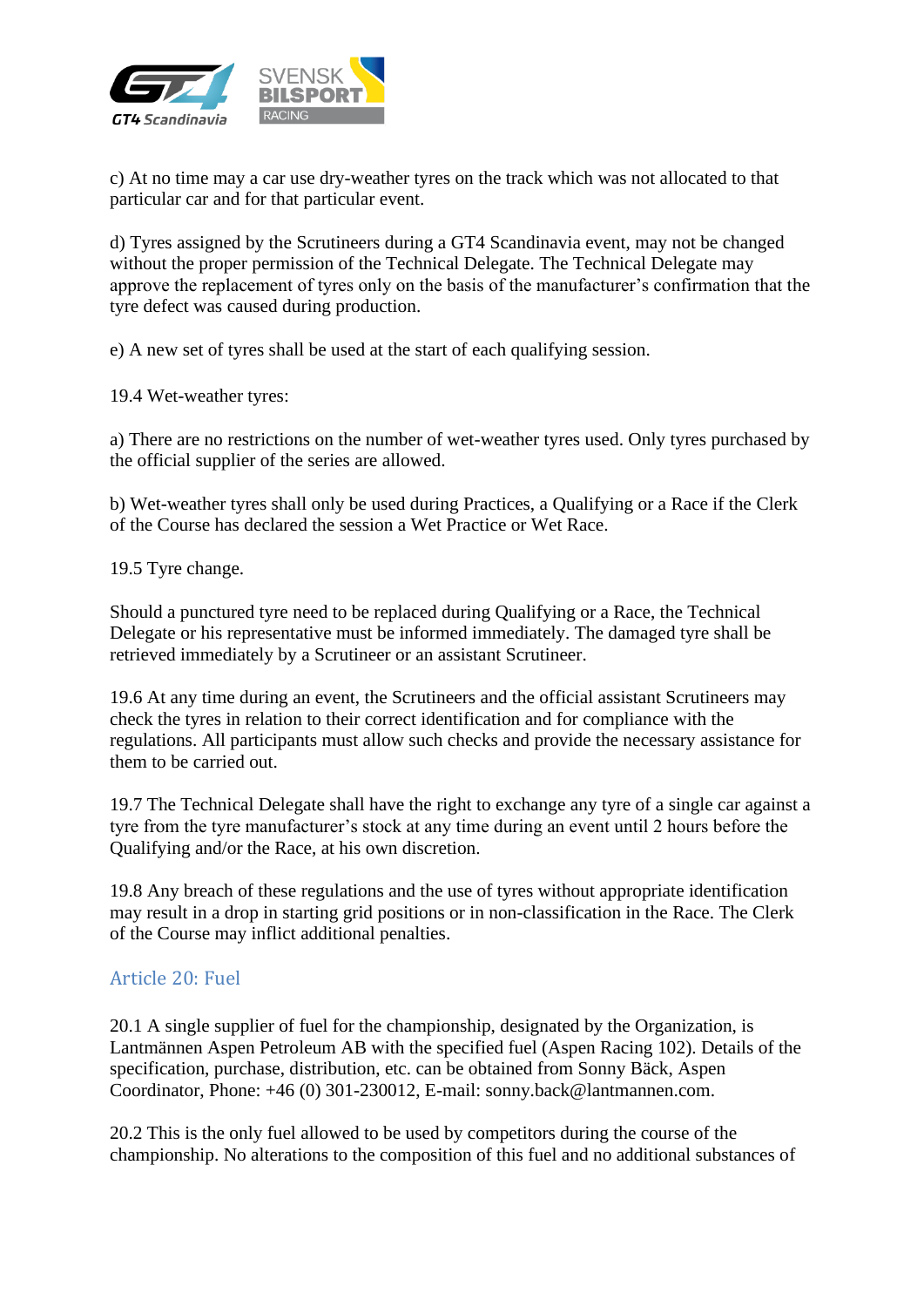

any type are permitted to be made to the fuel as supplied. Purchase of the fuel is the responsibility of the competitor.

#### <span id="page-15-0"></span>Article 21: Protests and Appeals

21.1 Protests and appeals shall follow, SBF and Riksidrottsförbundets standard formalities. Contact race control to initiate Follow the procedure according to SBF Regulations. SBF standard protest fee applies.

21.2 In accordance with SBF Racing Regulations Article 8.0, appeals may not be made against any element of decisions resulting in the imposition of any of the following penalties:

• Drive-Through or Stop & Go penalties (including those imposed during the last laps of a race, or after the race, and converted to a time penalty);

- Time penalties (whether imposed during or after the race);
- Drop of grid positions;
- Cancellation of practice or qualifying lap times (imposed by the Clerk of the Course);

#### <span id="page-15-1"></span>Article 22: Disclaimer

This disclaimer regulates the responsibility between the participant and the organization.

22.1 By registration to any GT4 Scandinavia event or race, the participant confirms that he/she has read and understood in full, the applied rules and regulations, specified documents in Article 2 Validity.

22.2 By registration the participant agrees to follow any updates that may occur to any document specified in Article 2 Validity.

22.3 By registration the participant confirms their participation in the GT4 Scandinavia Championship 2022 and in any related activities is at the participant's own risk.

22.4 By registration the participant renounces any possibility to claims for damages towards the organizer, Björkman Engineering AB, SBF, track owners, stewards, clerks of the course, or any officials. On the grounds of direct or indirect physical, economic, or material damage that may occur.

22.5 The participant must be insured against damage, loss, or third party.

22.6 The participant agrees that the organization can use information about the participant in terms of PR, marketing, social media, advertising, press releases, news, radio, television, or other digital broadcasts purposes.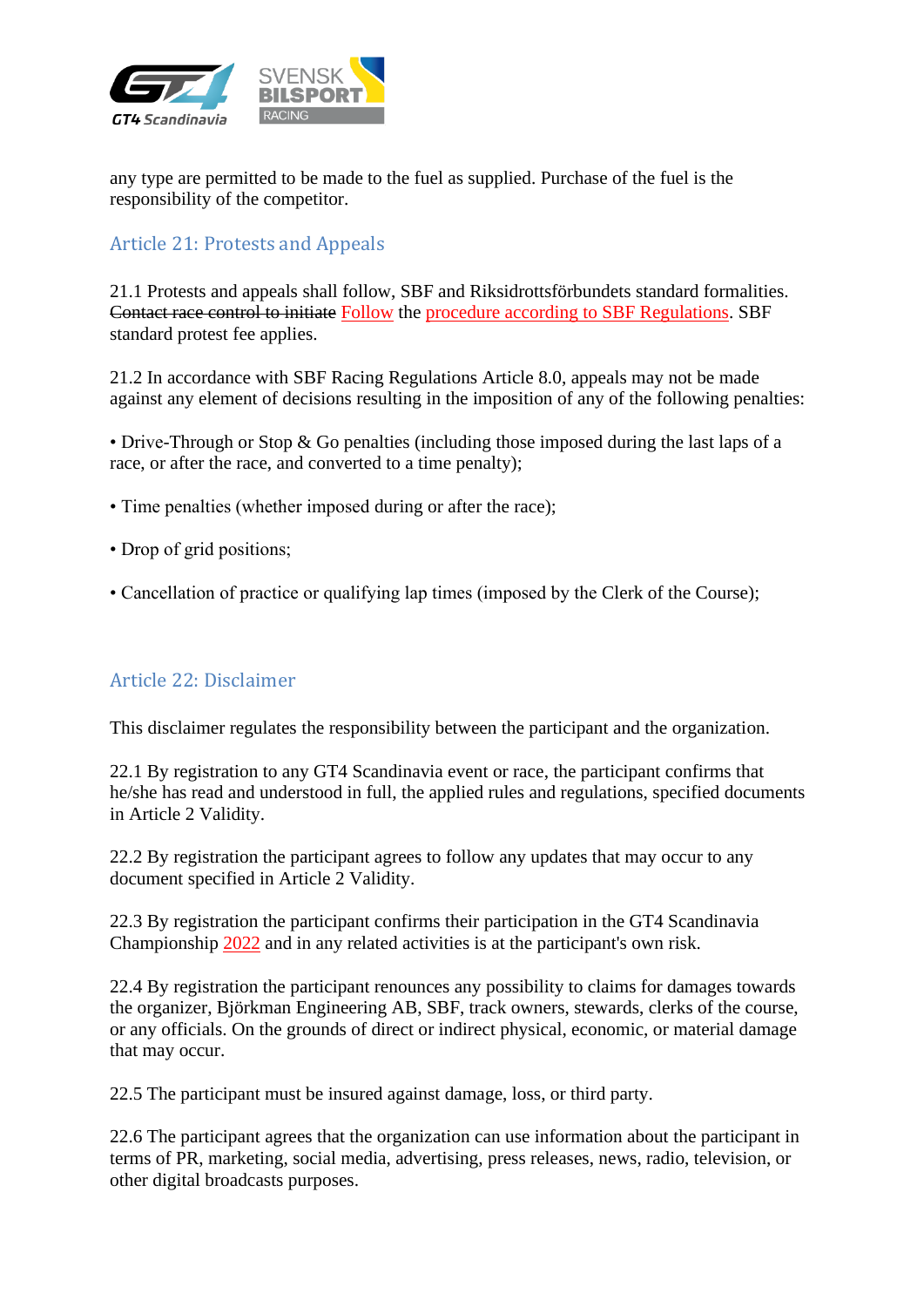

22.7 The organizer, Björkman Engineering AB agrees to follow the data protection act GDPR.

22.8 By registration the participant confirms that the organizer has full rights to use film, photos, sound, or other similar media of the participant(s), manufacturers, team, team members and vehicles, for distribution by the discretion of the organizer in any media outlet. These rights may also be transferred to third party.

<span id="page-16-0"></span>Article 23: Layout of racing suits Below is an example of layout of championship badges.

Will be presented via a Bulletin at GT4 Scandinavia website.

<span id="page-16-1"></span>Article 24: Championship stickers Layout

Below is an example of the stickers/artwork design for the championship sponsors and partners.